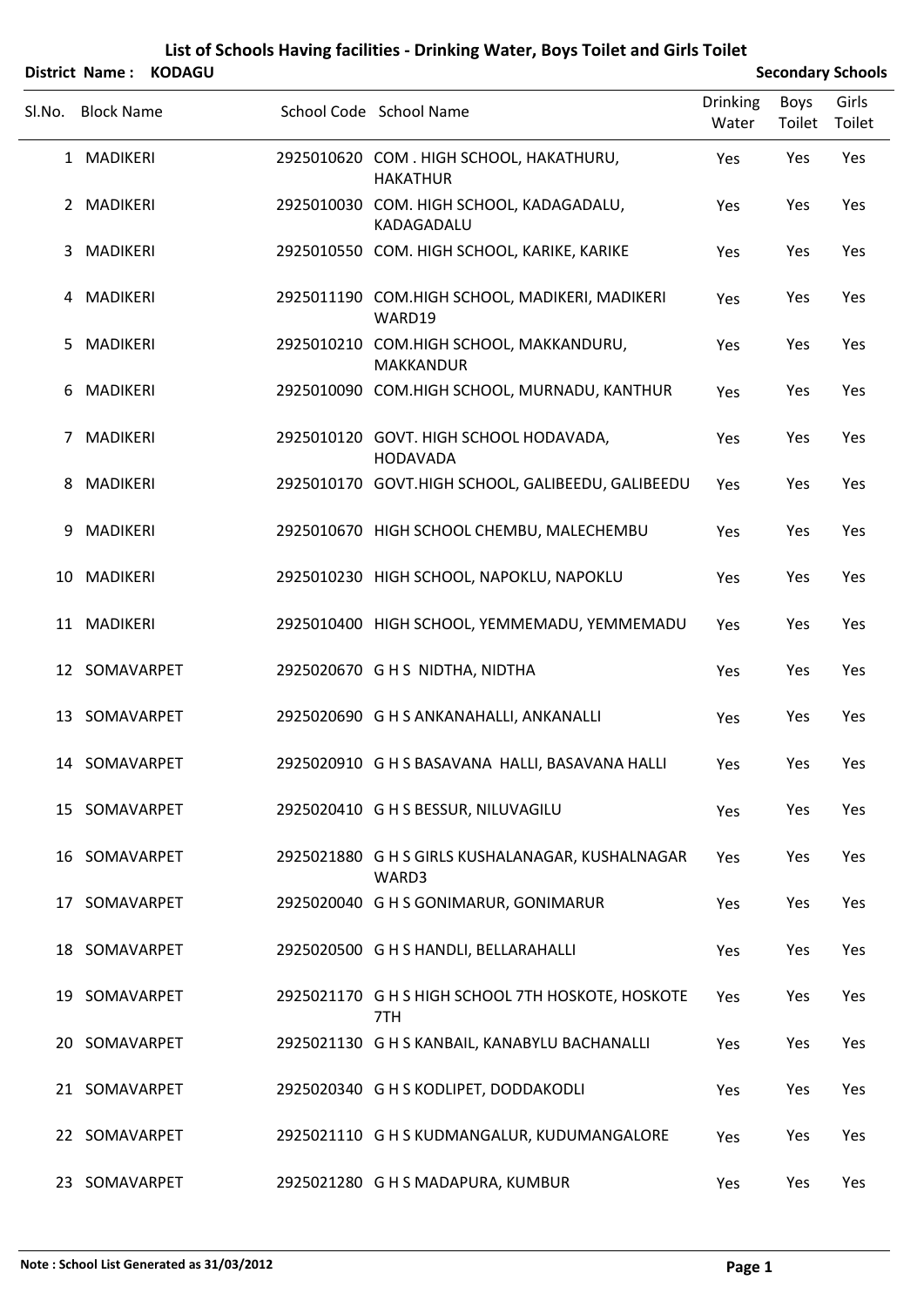|        |                   | District Name: KODAGU |                                                                    |                          |                | <b>Secondary Schools</b> |
|--------|-------------------|-----------------------|--------------------------------------------------------------------|--------------------------|----------------|--------------------------|
| Sl.No. | <b>Block Name</b> |                       | School Code School Name                                            | <b>Drinking</b><br>Water | Boys<br>Toilet | Girls<br>Toilet          |
|        | 24 SOMAVARPET     |                       | 2925021050 G H S TORENUR, TORENUR                                  | Yes                      | Yes            | Yes                      |
|        | 25 SOMAVARPET     |                       | 2925020740 G P U COLLEGE ALUR SIDDPURA, ALURU                      | Yes                      | Yes            | Yes                      |
|        | 26 SOMAVARPET     |                       | 2925021860 G P U COLLEGE KUSHALANAGAR,<br>KUSHALNAGAR WARD1        | Yes                      | Yes            | Yes                      |
|        | 27 SOMAVARPET     |                       | 2925020960 G P U COLLEGE NELLIHUDIKERI,<br>NELLIYAHAUDIKERI        | Yes                      | Yes            | Yes                      |
|        | 28 SOMAVARPET     |                       | 2925020200 G P U COLLEGE SOMVERPET, CHOUDLU                        | Yes                      | Yes            | Yes                      |
|        | 29 SOMAVARPET     |                       | 2925021040 G P U SIRANGALA, SIRANGALA                              | Yes                      | Yes            | Yes                      |
|        | 30 SOMAVARPET     |                       | 2925020880 G PU COLLEGE IGOOR, KAJUR                               | Yes                      | Yes            | Yes                      |
|        | 31 SOMAVARPET     |                       | 2925020150 GOVT HIGH SCHOOL KIRAGANDUR,<br>KIRAGANDUR              | Yes                      | Yes            | Yes                      |
|        | 32 SOMAVARPET     |                       | 2925020080 GOVT HIGH SCHOOL NERUGALALE,<br>NERUGALALE              | Yes                      | Yes            | Yes                      |
|        | 33 SOMAVARPET     |                       | 2925021270 GOVT HIGH SCHOOL SURLABI, SURLABI                       | Yes                      | Yes            | Yes                      |
|        | 34 SOMAVARPET     |                       | 2925021120 GPU SUNTIKOPPA, ULUGULLI                                | Yes                      | Yes            | Yes                      |
|        | 35 VIRAJPET       |                       | 2925031380 G.P.U COLLEGE VIRAJPET, VIRAJPET WARD 9                 | Yes                      | Yes            | Yes                      |
|        | 36 VIRAJPET       |                       | 2925031450 GOV HIGH SCHOOL GONIKOPPA,<br><b>GONIKOPPAL WARD2</b>   | Yes                      | Yes            | Yes                      |
|        | 37 VIRAJPET       |                       | 2925030310 GOV HIGH SCHOOL BILUGUNDA, BILUGUNDA Yes                |                          | Yes            | Yes                      |
|        | 38 VIRAJPET       |                       | 2925030430 GOV HIGH SCHOOL CHENNANAKOTE,<br><b>CHANNAYANA KOTE</b> | Yes                      | Yes            | Yes                      |
|        | 39 VIRAJPET       |                       | 2925030090 GOV HIGH SCHOOL HEGGALA, HEGGALA                        | Yes                      | Yes            | Yes                      |
|        | 40 VIRAJPET       |                       | 2925030370 GOV HIGH SCHOOL KONDANGERI,<br><b>HALUGUNDA</b>         | Yes                      | Yes            | Yes                      |
|        | 41 VIRAJPET       |                       | 2925030770 GOV HIGH SCHOOL KUTTA, KUTTA                            | Yes                      | Yes            | Yes                      |
|        | 42 VIRAJPET       |                       | 2925030420 GOV HIGH SCHOOL MALDARE, MALDARE                        | Yes                      | Yes            | Yes                      |
|        | 43 VIRAJPET       |                       | 2925030630 GOV HIGH SCHOOL MAYAMUDI, MAYAMUDI                      | Yes                      | Yes            | Yes                      |
|        | 44 VIRAJPET       |                       | 2925030250 GOV HIGH SCHOOL POLLIBETTA, MEKUR<br><b>HOSAKERI</b>    | Yes                      | Yes            | Yes                      |
|        | 45 VIRAJPET       |                       | 2925030810 GOV HIGH SCHOOL T.SHETTIGERI, T.<br><b>SHETTIGERI</b>   | Yes                      | Yes            | Yes                      |
|        | 46 VIRAJPET       |                       | 2925030621 GOV HIGH SCHOOL THITHIMATHI, NOKYA                      | Yes                      | Yes            | Yes                      |

## **List of Schools Having facilities ‐ Drinking Water, Boys Toilet and Girls Toilet**